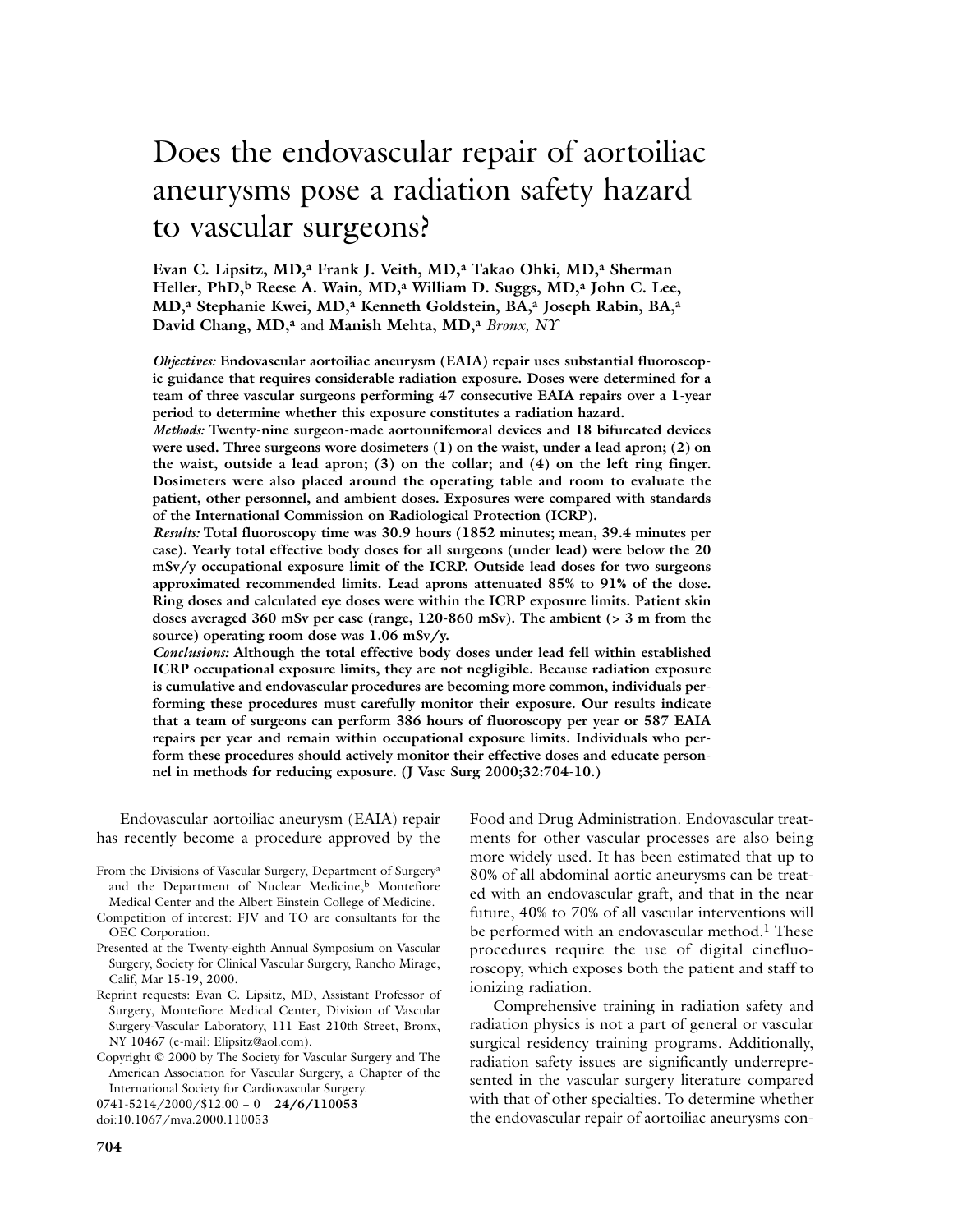stitutes a radiation hazard to the vascular surgeons performing them, we evaluated the exposure to three vascular surgeons over a 1-year period. Radiation exposure to the patients and operating room staff was also evaluated.

## **METHODS**

Forty-seven endovascular repairs of aortic or iliac aneurysms that were performed over a 1-year period beginning in July 1998 were included in the study. Other fluoroscopic procedures such as diagnostic or completion angiography, iliac or renal artery angioplasty and stenting, fluoroscopically assisted thromboembolectomy, and inferior vena cava filter placement were not included. A surgeon-made aortounifemoral device, Montefiore Endovascular Graft System, was used in 29 cases. Bifurcated devices, including Talent (World Medical Manufacturing Corp, Sunrise, Fla), Excluder (W. L. Gore, Flagstaff, Ariz), and Vanguard (Boston Scientific Corp, Natick, Mass), were used in 18 cases. Fluoroscopy was performed with a Philips BV212 (Philips, Medical Systems, Shelton, Conn) in 18 cases, an OEC 9800 (OEC Medical Systems, Salt Lake City, Utah) in two cases, and a Philips BV312 in 28 cases. Image intensifier sizes were 31, 23, and 17 cm for the Philips and 31, 23, and 15 cm for the OEC. Digital subtraction and high-level fluoroscopic aquisitions were performed with manual contrast injections.

Each of the three surgeons participating in the procedures wore three radiation dosimeters (Landauer, Inc, Glenwood, Ill); they were worn (1) on the waist under the lead apron, (2) on the waist outside the lead apron, and (3) on the collar outside the thyroid shield. A ring dosimeter was worn on the ring finger of the left hand by each surgeon. Additional badges were placed on the operating table at the patients' right shoulder (20-30 cm from source), at the foot of the operating table (120-140 cm from source), and in the corner of the operating room (> 3 m from source). These badges were used to estimate the exposure to the patient, scrub nurse, and circulating nurse. The minimum detectable radiation dose for these badges is 10 mrem, which is equal to 0.1 mSv. In cases where the badges read "minimal" (ie < 10 mrem), a value of 5 mrem or 0.05 mSv was arbitrarily assigned. Patient entrance doses were calculated with the fluoroscopic energies and positions recorded during each case. Badge readings were performed independently (Landauer, Inc) on a monthly basis and forwarded to the Department of Nuclear Medicine. Total effective doses (TEDs) were calculated according to the formula TED = (y dose [under lead]  $\times$  1.5) + (y dose [collar]  $\times$  0.04). They were then compared with standards established by the International Commission on Radiological Protection (ICRP).2 Deep dose readings were used rather than shallow dose readings because these are thought to more closely approximate risk.

## **RESULTS**

Total fluoroscopy time for the 47 EAIA repairs was 30.9 hours (1852 minutes; mean, 39.4 minutes per case). The time spent using high-level fluoroscopy varied between 5% and 37%, although in one case it was as high as 60%. The milliampere ranged from 2.1 to 4.7 and the kilovolt from 65 to 105.

Yearly TEDs for the surgeons (under lead) were 1.52 mSv, 1.64 mSv, and 0.92 mSv (Table). All were below the 20 mSv/y ICRP occupational exposure limit, and one was below the 1 mSv/y civilian limit. Outside lead doses for all surgeons exceeded civilian limits and in two cases approximated the recommended occupational limits. Lead aprons attenuated 85% to 91% of the dose.

Ring doses were  $18.69$  mSv/y,  $16.00$  mSv/y, and 5.44 mSv/y (Table). Calculated eye doses were 7.77 mSv/y, 5.67 mSv/y, and 2.04 mSv/y. These were within ICRP occupational exposure limits.

Patient entrance doses averaged 360 mSv per case (range, 120-860 mSv). Yearly doses measured at the patient's right shoulder were 40 mSv. The yearly dose measured at the foot of the operating table was 2.59 mSv. The ambient (> 3 m from the source) operating room dose was 1.06 mSv/y.

#### **DISCUSSION**

**Radiation effects.** The biologic effects of radiation can be divided into two types, deterministic and stochastic.2 Deterministic effects are observed only when many cells in an organ or tissue are killed by virtue of a dose above a given threshold. Stochastic effects are due to radiation-induced injury to the DNA of a single cell and have no threshold. However, the probability of an effect is small. Stochastic effects may be either somatic or hereditary. It is these stochastic effects that are of concern because there is no low threshold.

There are many sources of background radiation within the environment, both naturally occurring and man-made. Radon gas constitutes the single most important source of naturally occurring external background radiation, followed closely by solar, cosmic, and galactic radiation. Natural atmospheric radiation, radionuclides, terrestrial nuclides, nuclear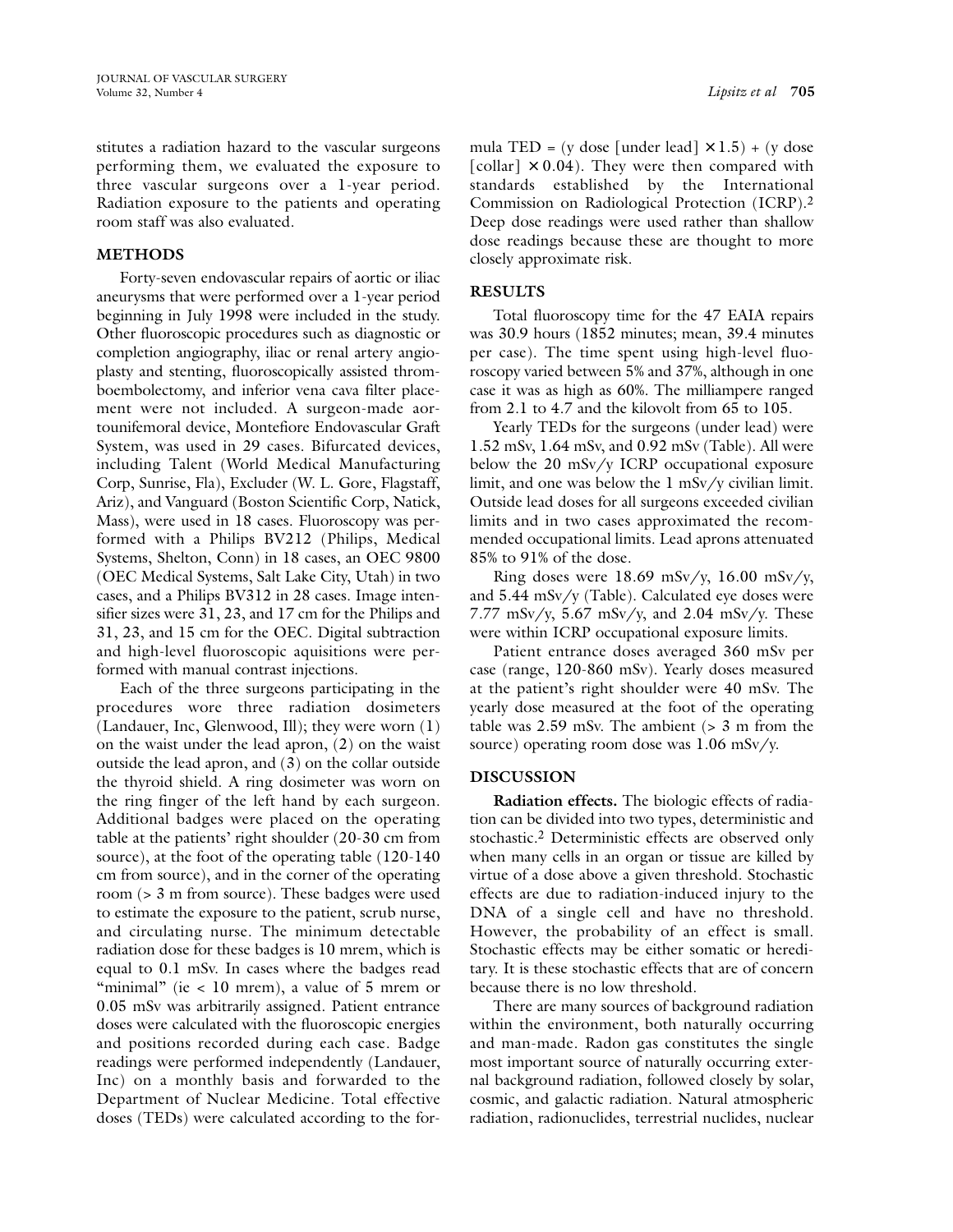| Surgeon          | TED under lead $(mSv/v)$ | TED outside lead $(mSv/v)$ | $Eye$ $(mSv/v)$ | Hand $(mSv/v)$ |
|------------------|--------------------------|----------------------------|-----------------|----------------|
| Primary          | 1.52(8%)                 | 13.77 (69%)                | 7.77(5%)        | 18.69(4%)      |
| First assistant  | 1.64(8%)                 | 12.57(63%)                 | 5.67(4%)        | 16.00(3%)      |
| Second assistant | 0.92(5%)                 | 5.23(26%)                  | $2.04(1\%)$     | 5.44(1%)       |

Yearly exposure in TED for each of the three surgeons

Percentages are ICRP occupational dose limit.

reactors, and the testing of nuclear weapons all contribute to background radiation.

Radiation exposure is cumulative, and effects are permanent. The total exposure for an individual performing fluoroscopic procedures is the sum of the individual's exposure during these procedures plus background exposure and any incidental medical exposure (eg, diagnostic chest radiograph) that are incurred. In the United States, the average person receives approximately 3.5 mSv per year in background exposure. This dose increases with altitude and other local factors, such as radionuclides, in the soil.

There are several different measures of radiation exposure. *Absorbed dose* is the energy delivered to an organ divided by the mass of the organ, in grays. *Equivalent dose* is the average absorbed dose in an organ or tissue multiplied by a radiation weighting factor, in sieverts. Because, in general, radiation used in medicine has a weighting factor of one, the absorbed dose and the equivalent dose are considered equal. The TED is the sum of the equivalent doses to all tissues and organs multiplied by a tissueweighting factor for each organ or tissue.<sup>2</sup>

**Endovascular procedures.** The long fluoroscopy times observed in this study reflect both the complexity of cases seen at our institution and the presence of a training program. In a study of radiation exposure during cardiology fellowship training, Watson et al<sup>3</sup> found a statistically significant increase in exposure for cases done in the first versus the second year of fellowship. This difference was largely accounted for by an increased time for the less experienced operators to position the catheters. The needs of training must therefore be balanced against the increased fluoroscopy times for patients and staff alike.

**Methods to reduce exposure.** Radiation exposure is proportional to total fluoroscopy time. Therefore, the most effective way to reduce exposure to both the patient and staff is to reduce the total fluoroscopy time. Several steps can be taken toward this end. Catheter-guidewire exchanges with a stable wire position do not need to be visualized in their entirety. When the field of interest is repositioned by moving either the table or the C-arm, the desired position should be estimated and then finetuned under fluoroscopy, rather than imaged along the entire course. This is also true when obtaining oblique or angled projections. When cine-acquisition is performed, each screening should be carefully planned and have a specific objective. Poorly planned runs add no information to the procedure and increase exposure, contrast load, and operative time. The most important factor is to be conscious of when the fluoroscope is on and whether necessary information is being gathered. Simply measuring the fluoroscopic time may be enough to increase awareness and reduce overall time. Hough et al4 found that the use of audible radiation monitors, which were dose sensitive, led to a significant reduction in exposure to the staff who wore them.

The next most effective way to reduce exposure is to increase the distance from the source. The exposure of the operator is largely due to scattered radiation that results from dispersion of the beam from its intended path by the subject. Scatter decreases with the square of the distance from the source, which is known as the *inverse square law*. There is a substantial drop in scattered radiation once one moves to between 30 and 50 cm from the scatter source.5,6 For most endovascular interventions, the working distance from the source is largely fixed by the distance between the area of interest and the arterial access site. The radiation dose to the operator during cardiac interventions has been shown to increase by 1.5 to 2.6 times when the operator moves from the femoral to the subclavian position.7 Kuwayama et al8 found that radiation to the operator was increased by approximately two to three times and hand exposure increased 10-fold when a transcarotid versus a transfemoral route was used for neuroradiologic procedures. EAIA repair requires prolonged imaging over the abdomen and pelvis. Penetration of these tissues requires more energy and results in a significantly higher exposure than imaging the periphery.9

The beam source should be positioned under the patient (ie, posteroanterior imaging). This will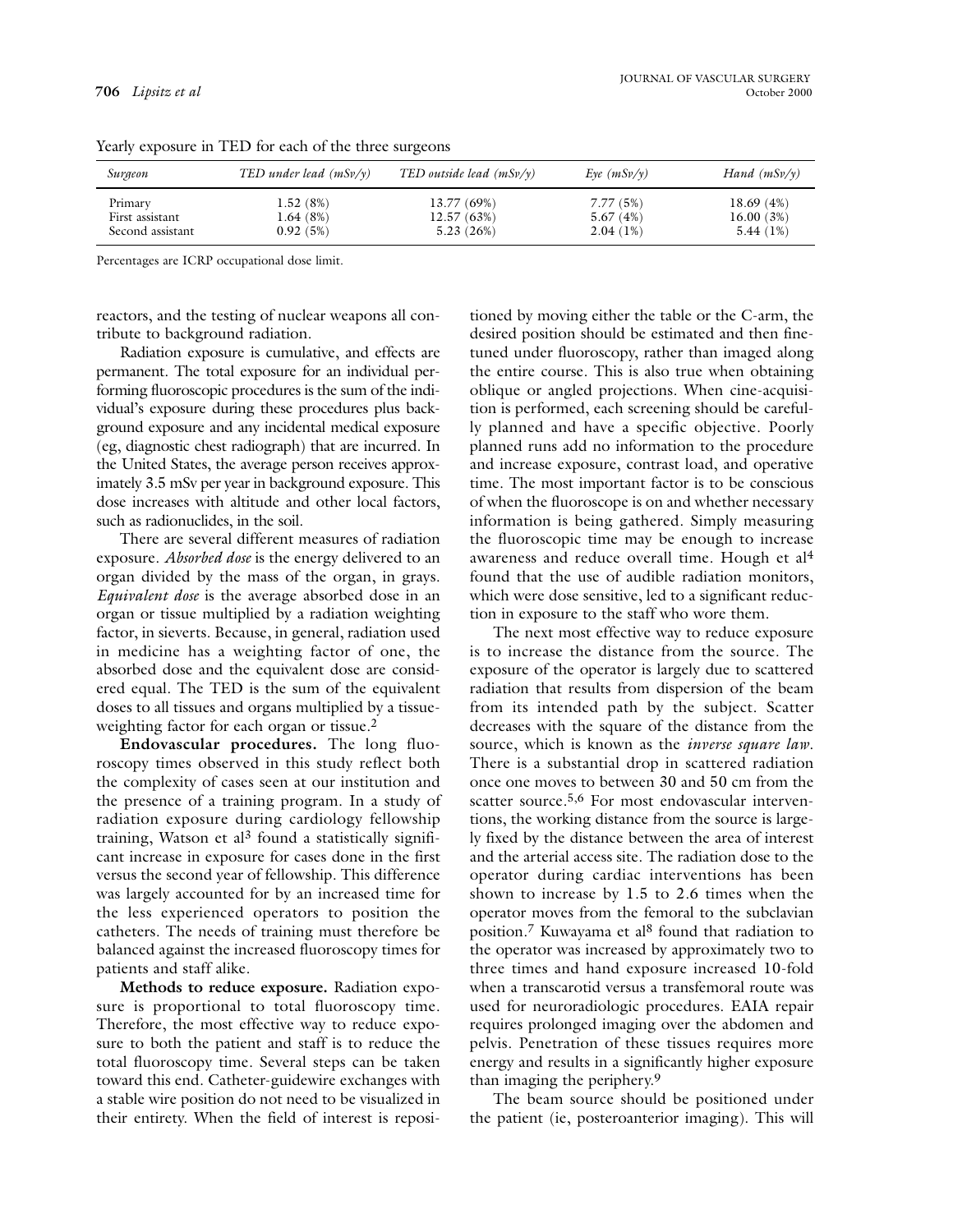decrease scatter and hand exposure of the operator. Placing the beam in the anteroposterior position (source anterior to patient, image intensifier posterior to patient, patient supine) results in an exposure approximately four times greater to the operator's head, neck, and upper extremities.<sup>5</sup> Additionally, these areas are far more difficult to shield than the area below the waist. Obtaining oblique views will also have an impact on the scattered radiation dose. The right anterior oblique view will result in significantly more scatter to an operator standing on the patient's left than the left anterior oblique view.10

The image intensifier should be positioned as close as possible to the patient. This reduces scatter by allowing for a lower entrance exposure and also results in a sharper image. Pulse mode fluoroscopy at rates of 15 to 30 frames per second or lower greatly reduces exposure, compared with continuous mode.

A larger image intensifier mode requires less radiation than a smaller one. The radiation dose approximately doubles with each successively smaller image intensifier setting.11 Large image intensifier sizes should be used whenever possible. The excessive use of high level or cineacquisition mode should be avoided.

The amount of radiation produced by the fluoroscope depends on the energy used to generate the beam as determined by the milliamperes and kilovolts. The milliampere setting controls the number of photons produced.11 Low milliamperes produce a mottled image that can be eliminated by increasing the milliamperes at the cost of higher radiation. The kilovolt control determines the penetration of the beam and image contrast. For most fluoroscopic units the milliampere and kilovolt settings are determined by an automatic brightness control, which sets the values using feedback from the image obtained. However, where these are not set, the use of higher kilovolt and lower milliampere techniques will reduce exposure while not greatly affecting image quality. Increasing the fluoroscopy voltage from 75 to 96 kV can decrease the entrance dose by 50%.12

A heavier patient will require greater radiation energy to penetrate the tissues with a consequent increase in radiation exposure to the patient and staff. We found increased doses in heavier patients, although the amount is difficult to quantify because of variability in the amount of high-level fluoroscopy used in each case.

Although collimation of fluoroscopic units is regulated by federal law, the ratio of the field of view to the total exposed area is not 1:1. Granger et al<sup>13</sup> evaluated 18 fluoroscopic units from different manufacturers and of different ages and found that only 67% of the units met federal compliance standards. The measured difference between the total exposed area and the field of view ranged from 22% to 48% for units not in compliance and from 5% to 32% for units in compliance. This excess-exposed area increases the radiation dose and reduces image contrast and quality. After the units were serviced, a 40% average reduction in beam area was achieved, and 100% of the units met compliance standards. All fluoroscopes should undergo at least biannual inspection and calibration as required by law.

Although automatic collimation is part of all current systems, reducing the field size by means of manual collimation will greatly decrease exposure and has the added benefit of enhancing image quality by reducing stray radiation. Lindsay et al<sup>7</sup> found that by collimating the field of image during radiofrequency catheter-ablation procedures, the radiation dose to the patient and staff was reduced by 40%.

Antiscatter grids mounted in front of the input screen decrease the amount of scatter reaching the image intensifier and improve image quality. They also greatly increase both the required radiation to obtain a satisfactory image and the backscatter to the patient and staff.14 Removal of these grids can reduce the radiation dose by a factor of 2 to 4, but with some loss of resolution. For pediatric procedures the grids can and should be removed without loss of image quality.<sup>14</sup>

Protective barriers should be readily available and used liberally. The most important of these is the lead apron. These are generally available in 0.5 and 0.25-mm thicknesses. In optimal circumstances, the 0.5-mm thickness will attenuate 98% to 99.5% of the radiation dose, whereas the 0.25-mm thickness attenuates approximately 96% of the dose.11,15 Deterioration of the apron's lead lining occurs with use and is increased by rough handling or improper storage. Aprons should undergo periodic screening and replacement if inadequate protection is found. The protection afforded by the lead aprons in this study was less than expected and may have been due to fatigue. Alternatively, many of the aprons used were not wraparound and do not provide circumferential protection. Scattered radiation from the sides can thereby expose the underlead badge. A thyroid collar and "protective" glasses are essential. Protective eyewear is highly variable in the amount of protection afforded and allows anywhere from 3% to 98% transmission of the radioactive beam.16 The greatest protection is obtained with glasses contain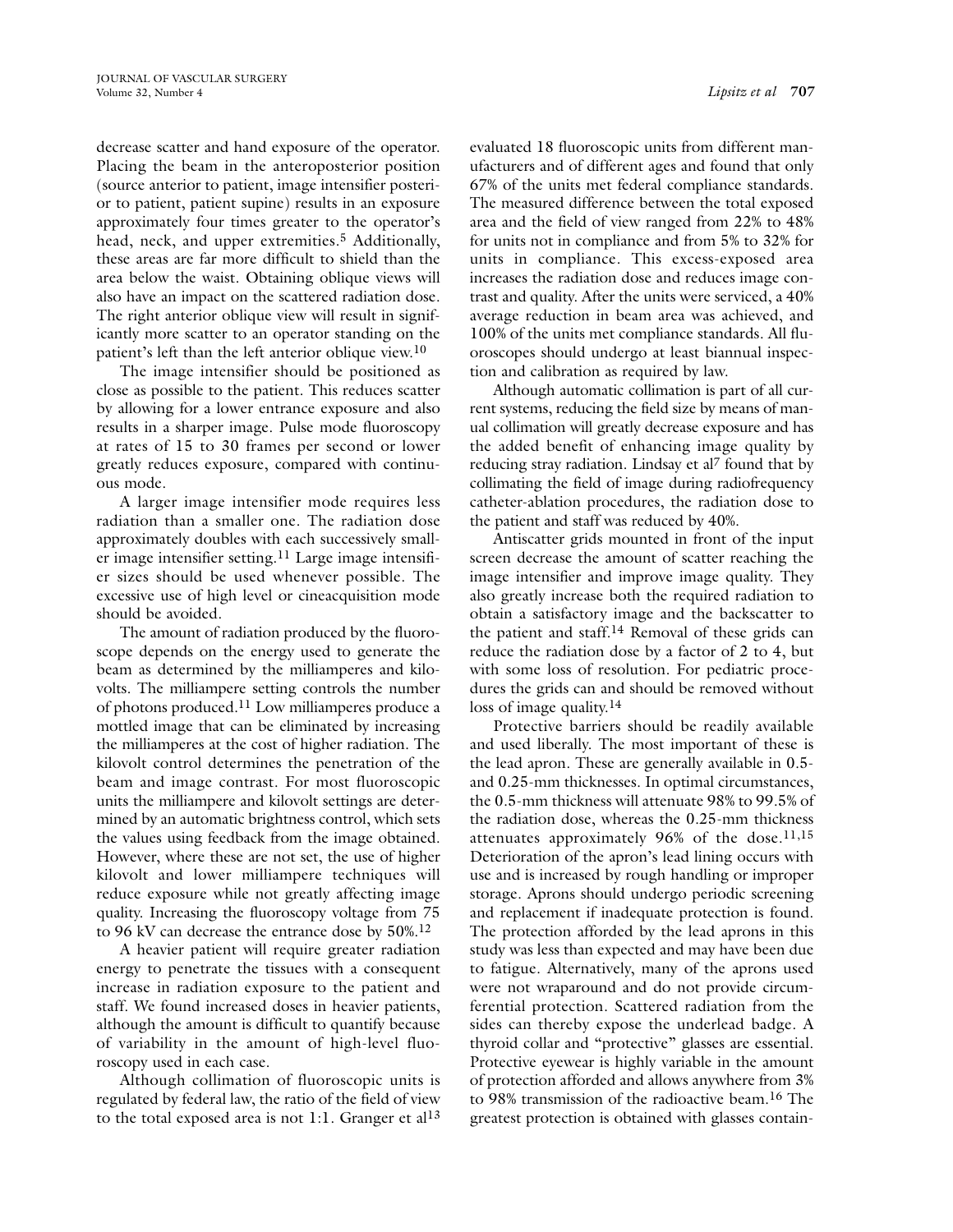ing lead. Some glasses may provide UV, but not ionizing radiation protection. A significant amount of the ocular exposure, up to 21%, is the result of scatter from the operator's head, which suggests that side shields or wraparound configurations are necessary to provide adequate protection.<sup>16</sup> A lead acrylic shield, which can be either mounted on a ceiling or put on a mobile floor stand, can be placed between the operator and patient and has been shown to reduce eye radiation by a factor of 20 to 35.7,10 Lead-lined gloves also help to reduce exposure, but can be cumbersome. Because backscattered radiation is more intense than forward-scattered radiation17 and because with the C-arm in the posteroanterior orientation the greatest exposure due to scatter occurs from under the table, we place a lead drape suspended from the operating table on the operator's side.5

The use of radiation badges by all persons working with fluoroscopy is mandatory and required by law. The position of the badges is important. A badge must be worn at waist level under the lead apron. Additional badges should also be worn on the collar to monitor the head dose and to aid in calculating the TED because there is a large and variable difference between the overlead and underlead doses.18 Ring badges are also advisable. Waist and collar badges should be worn on the operator's left side when working on the patient's right side and on the operator's right side when working on the patient's left side (ie, the badge should face the source directly). Ring badges should be worn on the hand most likely to be exposed. We monitored the left hand because it is frequently used to stabilize sheaths and is therefore close to the beam. A self-retaining device to stabilize the sheaths may also reduce exposure. The monitoring of all body positions at risk is essential because dominant hand finger doses were shown not to correlate with doses estimated by shoulder badges in interventionalists performing percutaneous drainage procedures.19 Although it is mandated, it is the responsibility of the individual to wear monitoring badges and of the institution to have a program with feedback to the exposed individuals in place.

In one large prospective study of interventional radiologists Marx et al<sup>18</sup> found that the only variable correlating with overlead collar dose was the number of procedures performed per year, and the only variable correlating with waist underlead dose was the thickness of the lead apron (0.5 mm vs 1 mm). This study also included a questionnaire in which nearly one half of the respondents reported rarely or never wearing their radiation badges. One half of the

respondents either had exceeded or did not know whether they had exceeded monthly or quarterly occupational dose limits at some time within the past year. Regarding protection, 30% rarely or never wore a thyroid shield, 73% rarely or never wore lead glasses, 70% rarely or never used a ceiling-mounted lead shield, and 83% rarely or never wore leaded gloves. These results indicate that there can be significant complacency even among the population of physicians who are at the most risk and who have substantial training in radiation safety and physics.

In general, the patient is exposed only once. Most of our patients are in an older age range and are therefore less likely to have malignancies. However, because of the long screening times, patients should be evaluated for transient skin erythema, which may present up to several weeks after the procedure, and other skin conditions.

Several available devices can help reduce total exposure. A floating table simplifies positional changes and reduces the need for fluoroscopic adjustments. A power injector ensures that an adequate volume of contrast is delivered that maximizes image quality and reduces the need for multiple screening runs. This is especially important when imaging the thoracic or abdominal aorta and its branches. Most important, a power injector allows operators to increase their distance from the source. The same effect can be achieved by adding extension tubing to the catheter injection port during manual injection technique. The tabletop should be maximally radiolucent, and the equipment (stent grafts, guidewires, catheters) should be well marked with radiopaque indicators that are easily visualized.

Noninvasive vascular imaging techniques such as duplex Doppler scan and intravascular ultrasound scan do not provide the same anatomic detail as angiography and currently have a limited role in the performance of endovascular procedures. Marking appropriate landmarks on the screen with an erasable pen allows one to work under regular fluoroscopy rather than "road mapping," which may increase exposure.

**Summary of results and conclusions.** Although the exposures measured in our study fall within the ICRP limits established for occupational exposure, they are nonetheless significant, and exposure is cumulative. Factors that increase exposure include increased fluoroscopy time required for the aortounifemoral grafts and the proximity of the surgeon to the operative field of the abdomen and pelvis.

Our results indicate that a team of surgeons can perform 386 hours of fluoroscopy per year or 587 EAIA repairs per year and remain within occupa-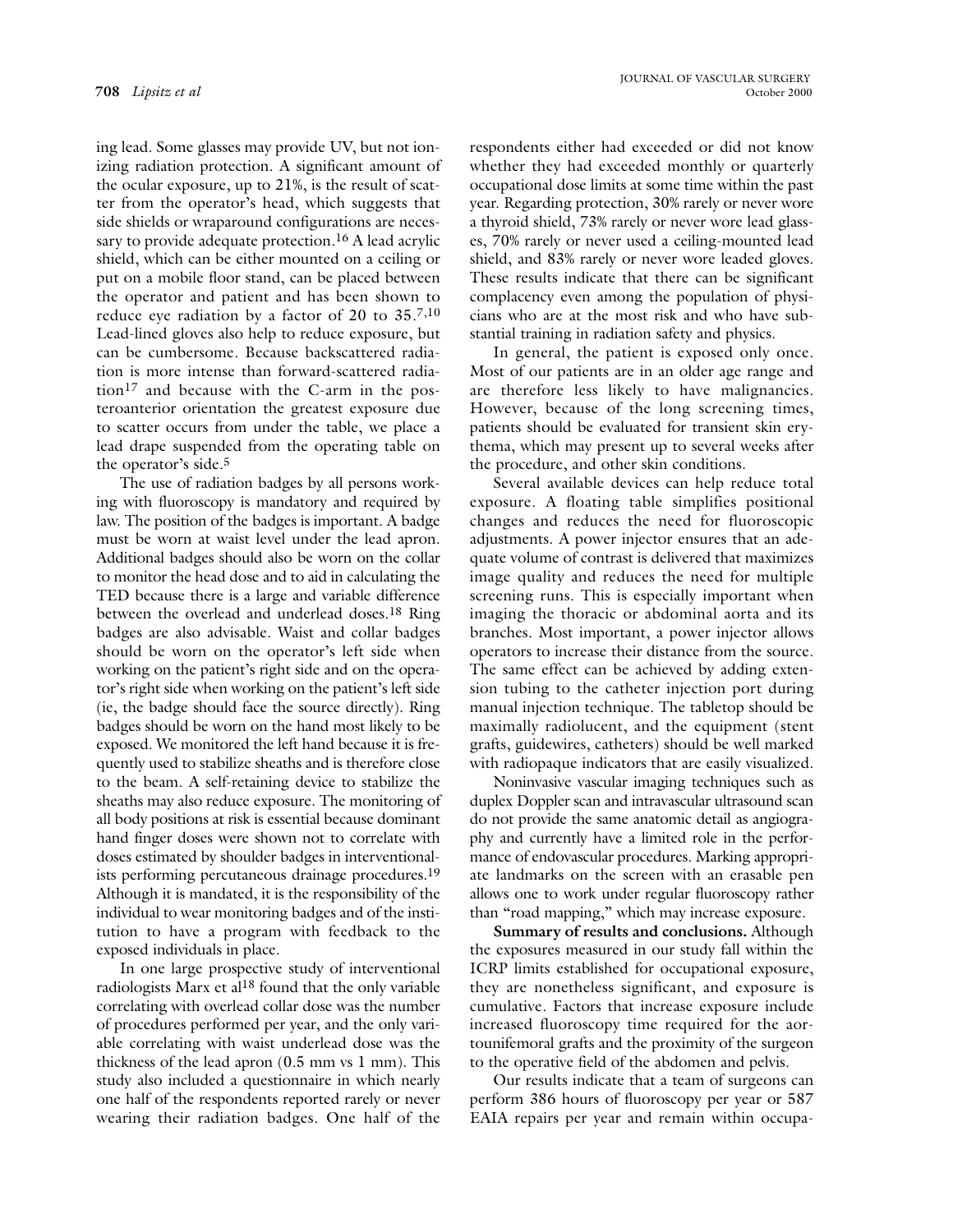tional exposure limits. This does not include other endovascular procedures, the performance of which would lower these figures.

The maximum allowable occupational and civilian radiation exposure doses have been lowered with time. It is likely that with increasing knowledge about the effects of radiation, this trend will continue. We recommend keeping exposure to within, at most, 10% to 20% of established occupational limits. Those performing these procedures should actively monitor their effective doses and educate personnel on methods for reducing exposure.

#### **REFERENCES**

- 1. Ohki T, Veith FJ, Sanchez L, et al. Can all abdominal aortic aneurysms be treated endovascularly: what is the role of a surgeon-made device? Presented at the 23rd Annual Meeting, Southern Association for Vascular Surgery; 1999 Jan 28-30; Naples, Fla.
- 2. The International Committee on Radiological Protection. Radiological protection and safety in medicine: a report of the International Commission on Radiological Protection. Ann ICRP 1996;26:1-47.
- 3. Watson LE, Riggs MW, Bourland PD. Radiation exposure during cardiology fellowship training. Health Phys 1997;73:690-3.
- 4. Hough DM, Brady A, Stevenson GW. Audible radiation monitors: the value in reducing radiation exposure to fluoroscopy personnel. AJR Am J Roentgenol 1993;160:407-8.
- 5. Boone JM, Levin DC. Radiation exposure to angiographers under different fluroscopic imaging conditions. Radiology 1991;180:861-5.
- 6. Mehlman CT, DiPasquale TG. Radiation exposure to the orthopaedic surgical team during fluoroscopy: "how far away is far enough?" J Orthop Trauma 1997;11:392-8.
- 7. Lindsay BD, Eichling JO, Ambos HD, Cain ME. Radiation exposure to patients and medical personnel during radio frequency catheter ablation for supraventricular tachycardia. Am J Cardiol 1992;70:218-23.
- 8. Kuwayama N, Takaku A, Endo S, Nishljima M, Kamei T. Radiation exposure in endovascular surgery of the head and neck. AJNR Am J Neuroradiol 1994;15:1801-8.
- 9. Ramalanjaona GR, Pearce WH, Ritenour ER. Radiation exposure risk to the surgeon during operative angiography. J Vasc Surg 1986;4:224-8.
- 10. Pratt TA, Shaw AJ. Factors affecting the radiation dose to the lens of the eye during cardiac catheterization procedures. Br J Radiol 1993;1313:346-50.
- 11. Aldridge HE, Chisholm Rd, Dragatakis L, Roy L. Radiation safety in the cardiac catheterization laboratory. Can J Cardiol 1997;13:459-67.
- 12. Heyd RL, Kopecky KK, Sherman S, Lehman GA, Stockberger SM. Radiation exposure to patients and personnel during interventional ERCP at a teaching institution. Gastrointest Endosc 1996;44:287-92.
- 13. Granger WE, Bednarek DR, Rudin S. Primary beam exposure outside the fluoroscopic field of view. Med Phys 1997;24:703-7.
- 14. Coakley KS, Ratcliffe J, Masel J. Measurement of radiation dose received by the hands and thyroid of staff performing gridless fluoroscopic procedures in children. Br J Radiol 1997;70:933-6.
- 15. Kicken PJ, Bos AJJ. Effectiveness of lead aprons in vascular radiology: results of clinical measurements. Radiology 1995;197:473-8.
- 16. Cousin AJ, Lawdahl RB, Chakraborty DP, Koehler RE. The case for radioprotective eyewear/facewear: practical implications and suggestions. Invest Radiol 1987;22:688-92.
- 17. Lo NN, Gob SS, Khong KS. Radiation dosage from use of the image intensifier in orthopaedic surgery. Singapore Med J 1996;37:69-71.
- 18. Marx MV, Niklason L, Mauger EA. Occupational radiation exposure to interventional radiologists: a prospective study. J Vasc Interv Radiol 1992;3:597-606.
- 19. Vehmas T, Tikkanen H. Measuring radiation exposure during percutaneous drainages: can shoulder dosimeters be used to estimate finger doses? Br J Radiol 1992;65:1007-10.

Submitted Mar 9, 2000; accepted Jun 28, 2000.

#### **DISCUSSION**

**Dr Samuel S. Ahn** (Los Angeles, Calif). Thank you for the floor. I think Dr Lipsitz and his colleagues at Montefiore deserve many congratulations for bringing this important topic of radiation safety to our attention, and I think the Society program committee also deserves praise for allowing this paper to be presented on the main program. I wish it had been presented in front of a larger audience actually. Without question, this topic is important to the surgeon, to staff, and the patient. Yet this topic receives very little attention in the literature, at our meetings, in our training, and, I suspect, in our daily practice. Although this study described here is quite simple, they just basically measured the dosimetry on the three surgeons, and although there is not a whole lot of science behind this, I believe this paper nevertheless is very important. It certainly shows that the annual radiation dose to each of the three surgeons fell within the recommended exposure limits and therefore, we can go ahead and do

these procedures relatively safely. However, it was interesting to note that the calculated radiation exposure to the eyes and to the areas external to the lead shields were not that insignificant. I did some calculations and your average millisievert radiation dose to the eye was 5 per year, and you have to remember that we're going to be practicing for approximately 20 to 30 years so if you multiply that then you get over 100 to 120 over your career plus you have the ambient daily exposure from the environment, the sun, the cosmic rays, etc, which is another 3 to 5 per year so that during your career lifetime, you can easily get over 200 mSv and that is certainly enough to cause cataracts and other eye disorders. Remember that the radiation effects are cumulative and they are permanent as Dr Lipsitz pointed out. So I would urge all of you to take great caution. Read the manuscript. It is very well written. It gives some very good pearls on what to do to try to minimize your radiation exposure.